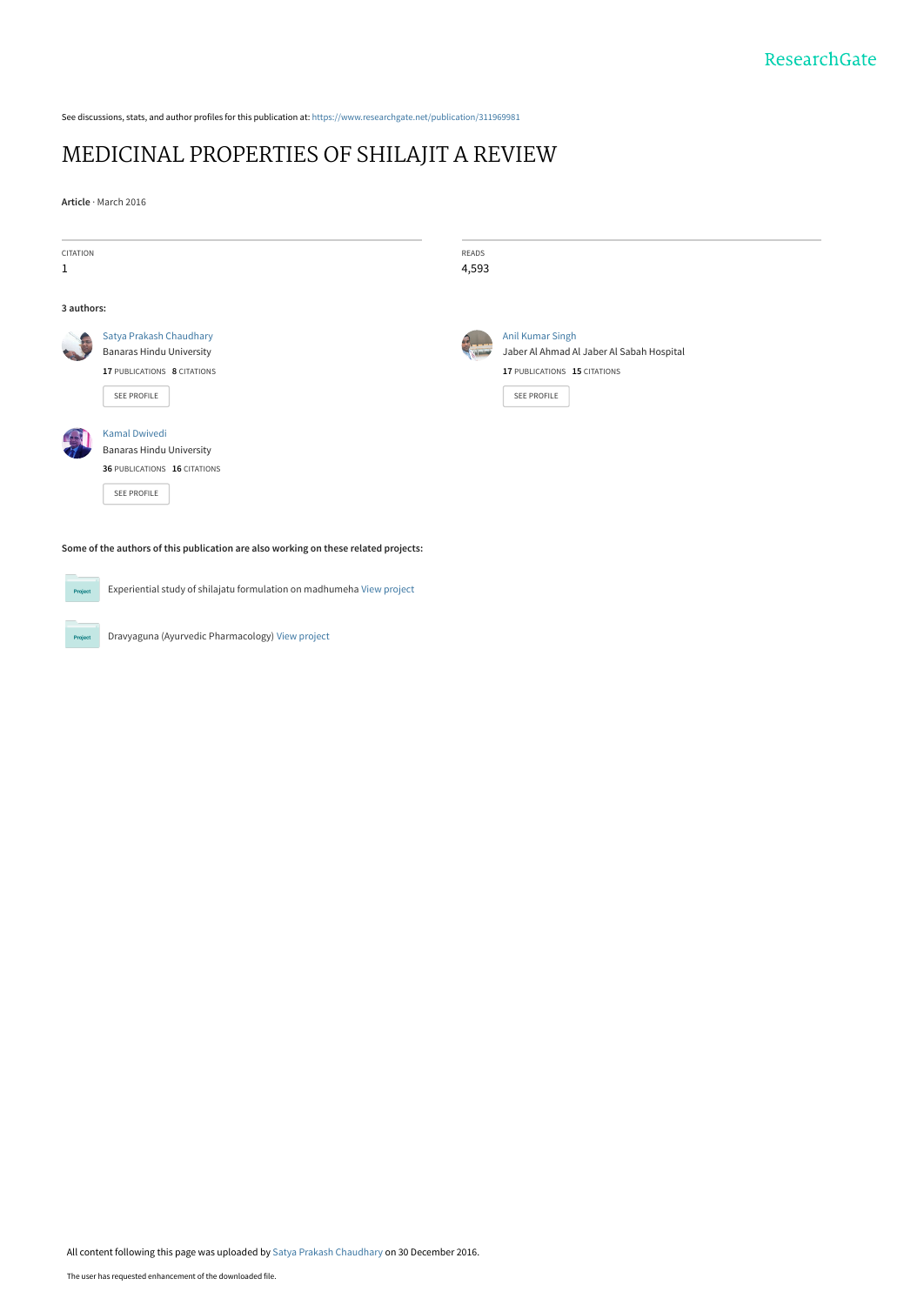

# Indian Journal of Agriculture and Allied Sciences *A Refereed Research Journal*

**ISSN 2395-1109 Volume: 2, No.: 1, Year: 2016**

*Received: 27.02.2016, Accepted: 10.03.2016*

## **MEDICINAL PROPERTIES OF SHILAJIT A REVIEW**

**Satya Prakash Chaudhary<sup>1</sup> , Anil Kumar Singh<sup>2</sup> and K.N. Dwivedi<sup>3</sup>**

*<sup>1</sup>Ph.D Scholar and 2,3Professor, Department of Dravyaguna, Institute of Medical Sciences, Banaras Hindu University, Varanasi-221005, Mob.: 8052702140, E-mail: sp1imsbhu@gmail.com, Corresponding Author: Satya Prakash Chaudhary*

*Abstract: Shilajit is an ancient Ayurveda medicine used as a Rejuvenating substance to support youthfull long lifespan.Shilajit is type of a resin that oozes out from the cracks in the layers of the rocks on the Himalayan mountains During summer, the temperature of the mount gets warm, making the resin less viscous and flow. The resin is light-brown to dark blackish brown. It is water-soluble. Shilajit contains over 85 minerals in ionic form, Fulvic acid, Humic acid, Hippuric acid, and Benzopyrones.in the present time shilajit use as Antidiabetic, Immunomodulatory, Nootropic, Anti-anxiety, Antiviral activity, Antiinflammatory, Analgesic etc.*

*Keywords: Shilajit, Antidiabetic, Immunomodulatory, Fulvic acid, Humic acid, Hippuric acid.*

**Introduction:** Shilajit is an exudation from rock during hot sunny days. Though it may be occurring in many parts of the world but India was the first to highlight its tremendous therapeutic value for many centuries  $BC$ <sup>[1]</sup>. Ayurveda mentions it as wonderful medicine. It describes that shodhita Shilajit after bhavana (addition of constituents of a drug to it for a disease to be cured in form of watery extract etc.) can cure even the asadhya diseases and disorders. Nearly all the ancient and medieval texts, which constitute the frame of Ayurveda strongly, upheld the curative action and therapeutic properties of the drug. The Shilajit has been in extensive use in the preparations of a number of medicines and their utility has been most dependable because of this very constituents. Charaka says "there is hardly any curable diseases which can not be controlled or cured with the aid of Shilajit"<sup>[2]</sup>. It is a powerful tonic and alternative useful in a variety of diseases. In sexual weakness it is generally administered with Asvagandha. Dr. H. C. Sen concludes that Shilajit should be tried extensively in Obesity, Diabetes, Dyspepsia, Anasarca, Enlargements of liver and spleen, Bleeding Piles, Asthma etc. Many Ayurvedic and modern literatures are available regarding Shilajit.

## **Historical Background of Shilajit**

**Vedic Age:** Hindu culture is the most ancient culture in the world and is preserved in the

treasure house of the Vedas. Ayurveda is the branch of Atharva Veda, which is science of healthy living. There are differences of opinions regarding Vedic age. Bala Gangadhar Tilak puts it as far back as 5000 B.C., there is no inscription of Shilajit at the time Vedic era.

**Pauranic Age:** The author of Brihat Rasaraja Sundara mentions about Shilajit, as quoted in Puranas, where the Shilajit is mentioned as ore, substance of Mandarachala Parvat.During the time of Samudra Manthana Mandarachala and Vasuki Naga were used for churning purpose by Gods and Demons. Due to friction some minerals were produced in Mandarachala Parvata, among these Shilajit was one, the exact date was not known. Various conceptual aspects of Shilajit is found in the ancient literature, it is divided into following–

## **Synonyms** [3]

- A. According to place origin- Adrija asamaja, giri,shaila shilaja.
- B. According to indication its forms- sveda, jatu, shilajatu,niryasa
- C. According to contenrs- dhatuja, suvaradrija,tamradrija, shailadhatu
- D. According to season**-** usanaja

**Origin:** Shilajit is obtained from rocks in the Himalayan region. It is a form of mineral that drips from the cracks of the rocks during hot weather. It is decomposition of the plant matter in the rocks centuries before. The bio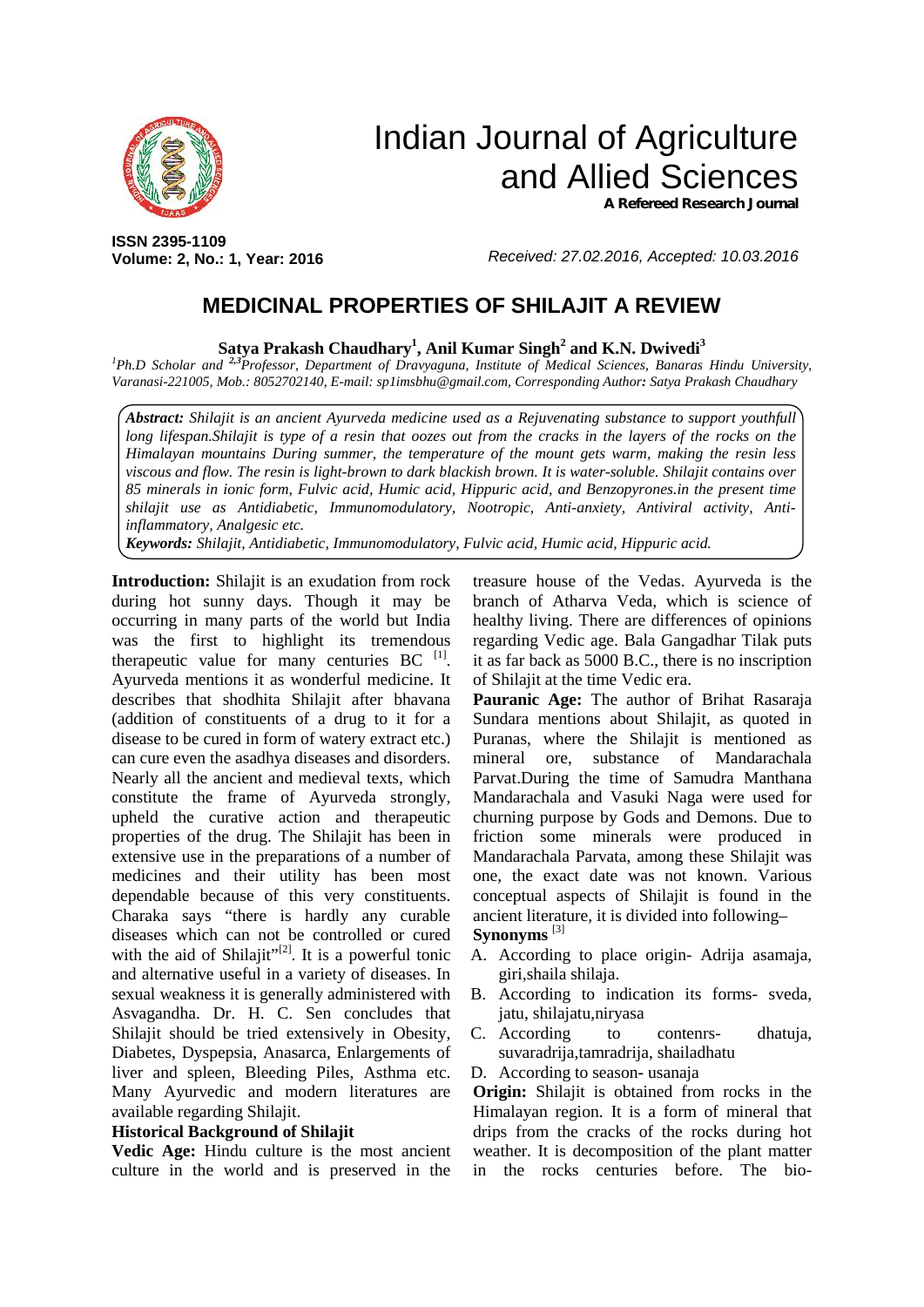transformed plant matter is extruded from the rocks by geothermal pressures. It is collected in raw form for further purification. Walking high in the Himalayan Mountains, a thick rich paste oozing out from the rocks in the towering cliffs is Shilajit. Shilajit is the most important drug of Ayurvedic and folk- medicine systems. In the raw form it is a bituminous substance, which is a compact mass of vegetable organic matter composed of dark red gummy matrix. It is bitter in taste. In the Ayurvedic texts it is called as silajatu or shilajatu, but is commonly known as Shilajit. Its Sanskrit meaning is "conqueror of mountains and destroyer of weakness."Shilajit has been used for thousands of years and for as many different health problems [3,4,5] health practices. The discovery is said to be made by Himalayan villagers observing large white monkeys migrate to the mountains in the warm summer months. The monkeys were seen to be chewing a semi-soft substance that flowed from between layers of rock. The villagers attributed the monkey's great strength, longevity and wisdom to the substance. They began to consume it themselves and reported a broad spectrum of improvements in health. It seemed to give them more energy, relieve digestive problems, Increase sex drive, improve memory and cognition, improve diabetes, reduce allergies, improve the quality and quantity of life and it seemed to cure all diseases.

## **Types or Varieties** [3,4,5,6]

- 1. According to charak-Suvaran, Rajat, Tamra, Lauha.
- 2. According to sushrut-Svarna, Rajat, Tamra, Lauha, Vanga, Naga
- 3. According to gandh-Gomutragandhi (black bitumen), Karpuragandhi (potassium nitrate)

## **Purification Methods**

- 1. Water extraction method
- 2. Triphala kwath extraction method

Shilajit benig a natural exudation fron rocks contains a large amount of contaminants like rock pieces, vegetable debris, and soil particles etc. which are to be removed before using it for therapeutic purposes . For purification, crude shilajit is dissolved in water /decoction of Triphala etc and filtered  $[6]$ .

## **Tests**

#### **On Fire**

1. Elongated to lingakara

2. Nirdhuma burning (burnt without fumes) **In Water:** Shrinks like a thread without spreading or being dissolved.

**Chemical Constituents:** Chemical analysis that it contains besides gums, albuminoids, traces of resin and fatty acid, a large quantity of benzoic and hippuric acids and their salts. From the medicinal point of view, the chief active substances in it are benzoic acid and<br>hanzontes  $[6,8,9]$  and including bioactive and including bioactive oxygenated dibeno-alpha-pyrones, tirucallane triterpenes, phenolic lipids and small tannoids. Shilajit, obtained from different sources, has now been standardized on the basis of its major organic constituents [7,10].

**General Pharmacological Activities:** The general pharmacological activities shown by Shilajit are summarized below:

**Anti-inflammatory:** Shilajit is a very powerful anti-inflammatory agent. It has been shown to reduce acute chemically induced edema by 77%. The antioxidant properties also help to prevent inflammation.Orally administered Shilajit (50 mg/kg) induced significant anti-inflammatory activity against carrageenan induced pedal oedema [11].

**Analgesic:** It literally means joint inflammation. The antioxidant and anti-inflammatory properties help to decrease and relieve joint inflammation and pain. The effects on the neurotransmitters in the brain also seem to help relieve joint pain.Studies were conducted in albino mice to determine the effect of 50-200 per kg of Shilajit. The analgesic effect of Shilajit pretreatment were studies using the technique of hot wire induced tail-flick response. Shilajit was found to have analgesic activity (p, 0.001) in the dose of 200mg/kg i.p. The effect was significant during the first  $60$  min  $^{[11]}$ .

**Antidiabetic:** High blood sugar is a growing (literally) health problem today. Millions of people around the world have some degree of high blood sugar and are progressing on to diabetes. Shilajit has long been used for the prevention and treatment of diabetes in Ayurvedic medicine.Shilajit (50 & 100 mg/kg, p.o) had no discernible per se effect on blood glucose levels in normal rats but attenuated the hyperglycemic response of STZ. [12]

**Immunomodulatory:** Shilajit and its corresponding combined fractions, acted essentially as cell growth factors in both normal and tumour cells by maintaining membrane integrity. Thus, Ayurveda rasayan, Shilajit would be validated as currently available efficacious immunomodulator<sup>[5]</sup>. It was found that the white blood cell activity was increased by shilajit extract. The observed activity increased as the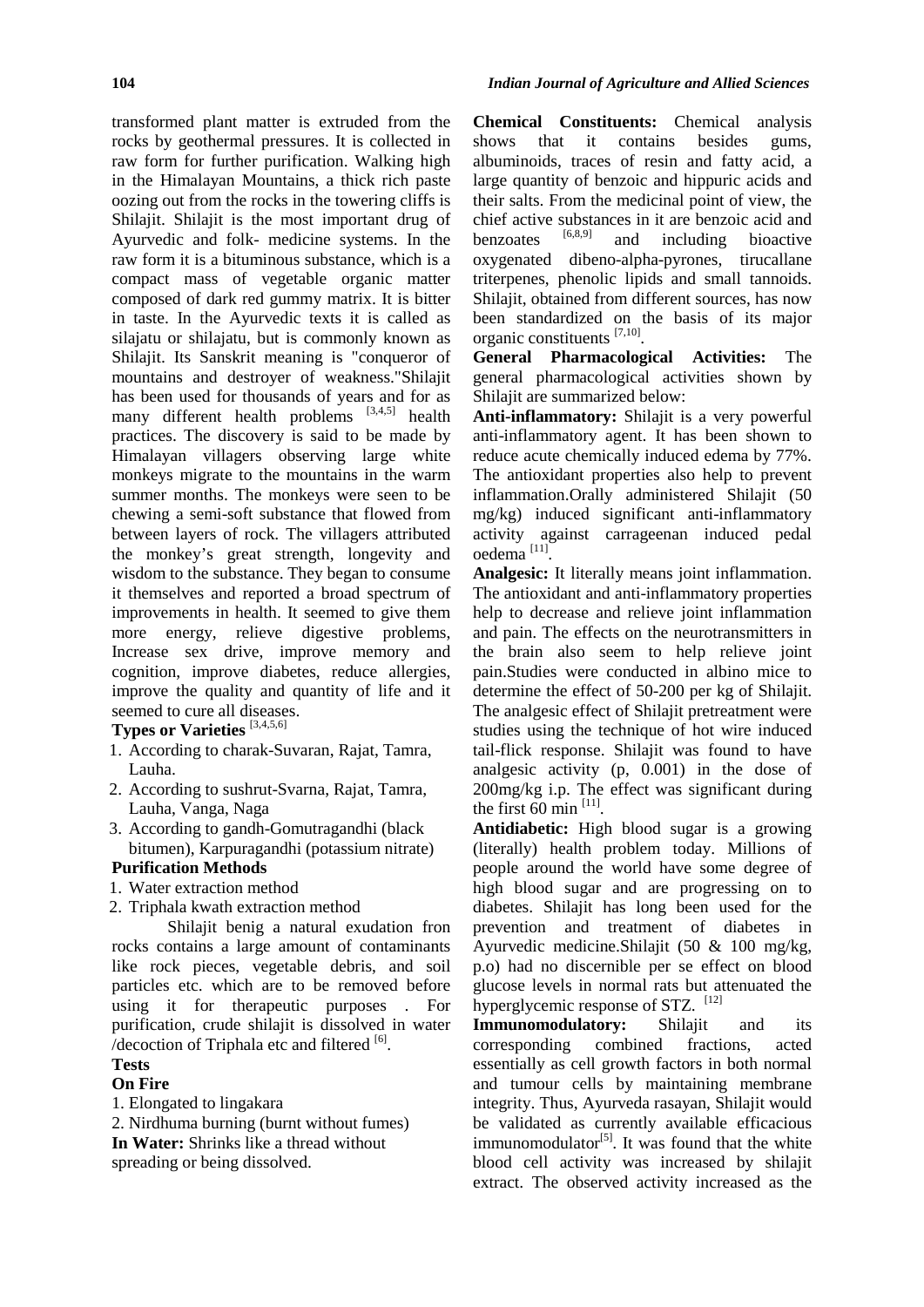dose of shilajit extract and time of exposure was increased  $^{[13]}$ .

**Nootropic:** Shilajit at a dose of 50 mg/kg, p.o has significant nootropic activity as shown by passive avoidance learning and retention. It was found that processed shilajit and its active constituents (total ethyl acetate fraction and fulvic acids) significantly increased the learning acquisition and memory retention in old albino rats [14, 15].

**Anti-anxiety:** Shilajit at a dose of 10 mg/kg, p.o has significant anti-anxiety activity as proved by elevated plus-maze test which is comparable to that of diazepam (1 mg/kg, p.o)  $^{[14]}$ .

**Anti-ulcer:** Shilajit pretreatment at the dose of 100mg/kg orally reduced ulcer index in immobilization and aspirin induced gastric ulcers. In duodenal ulcers also, Shilajit pretreatment significantly reduced the incidence disorders, of ulcers induced by cysteamine in rats & histamine in guinea pigs  $^{[16]}$ .

**Spermatogenic and Ovogenic Effects:** Shilajit in India, is an aphrodisiac. It is well known that Shilajit would return the libido of people to a level of teenagers. Shilajit increases the core energy responsible for sexual and spiritual power. The use of Shilajit for renewing vitality. The administration of Shilajit to rats showed a remarkable increase in the number of sperm of the epidydimus in male rats and in the number of ovulation induced rats in females <sup>[15]</sup>.

**Antifungal Activity:** Methanolic extract of Shilajit at the concentration of 5000 $\mu$ g/ml was having excellent inhibitory activity against Alternaria cajani (95.12 % spore inhibition)<sup>[16]</sup>.

**Protection of Mast Cells from Degranulation:** The effects of fulvic acids,4-methoxy- 6carbomethoxy biphenyl and 3,8-dihydroxy pyrone were studied in relation to the degranulation of mast cells against noxious Charaka stimuli. Shilajit and different combination of its constituents provided statistically significant protection to antigen-induced degranulation of sensitized mast cells, markedly invited the 3. antigen-induced spasmin of sensitized guinea pig ileum and prevent mast cell disruption induced<br>by compound  $48/80$  [17] by compound  $48/80$  <sup>[17]</sup>.

**Free Radical Scavenging and Antioxidant Effect:** Antioxidants can safely neutralize a free 5. radical without becoming a free radical them self. Shilajit is a powerful antioxidant that has the added benefit of being able to cross the blood- 6. brain barrier.Shilajit shown free radical scavenging & antioxidant effect against SO3-, OH radical and paramagnetic nitric oxide (NO)

depending on the concentration of Shilajit<sup>[18]</sup>. The antioxidant effects were concentration dependent. Higher concentrations of processed shilajit provided greater free radical protection [19,20].

**Cholesterol:** Shilajit was found to lower serum cholesterol, liver cholesterol, serum triglycerides and serum phospholipids in test subjects feed high cholesterol diet. Shilajit amplifies the benefits of other herbs by enhancing their bio availability. It helps transport nutrients deep into the tissue and removes deep-seated toxins. Shilajit improves memory and the ability to handle stress. Shilajit reduces recovery time in muscle, bone and nerve injuries. Shilajit stimulates the immune system and reduces chronic fatigue. It is adaptogen (Rasayana) that helps to combat immune disorders, urinary tract nervous disorders and sexual dissatisfaction. It promotes strong bones and heals damages muscle tissues, osteoarthritis and porous [21,22].

**Antiviral Activity:** Shilajit is endowed with both immunopotentiating  $[23,24,25]$  and viral load reducing properties<sup>[26]</sup>.

**Anti AIDS Activity:** Shilajit is endowed with both immunopotentiating  $[27,28,29,30,31]$  and viral load reducing properties <sup>[32]</sup>. Clinical stud-ies in AIDS patients with a multi-component natural product-formulation, comprising three essential and three supportive ingredients, in which shilajit was one of the essential constituents was conducted.

## **References**

- 1. Susruta Samhita (1998). Sutra Sthana 38/37, Published by Chaukhambha Surbharti Prakashana, Varanasi, Ed.-5th.
- 2. Tripathi Brahmanand (1998). *Charaka samhita Sutra Sthana* 1/70, Revised by and Dridhabala, with Hindi commentary, Vo.-II, Published by Chaukhambha Surbharti Prakashana, Varanasi, Ed.-5th.
- 3. Jha, C.B. (2007). *Ayurvedic Ras Shastra*, Chaukambha Surbharti Prakashan, Varanasi, p.226.
- 4. Tewari, V.P., Tewari, K.C., Joshi, P. (1973). An interpretation of Ayurvedic findings on Shilajit. *J Res Ind Med.* 8: 53–58.
- 5. Ghosal, S. (1990). Chemistry of Shilajit, an immunomodulatory Ayurvedic rasayan. *Pure Appl Chem (IUPAC)* 62: 1285–1288.
- 6. Sharma, S. (2009). Rasa Tarangini with Rasa Vigyan Hindi commentary by Kashinath Shastri Motilal Banarasi Das New Delhi, T-22/85.